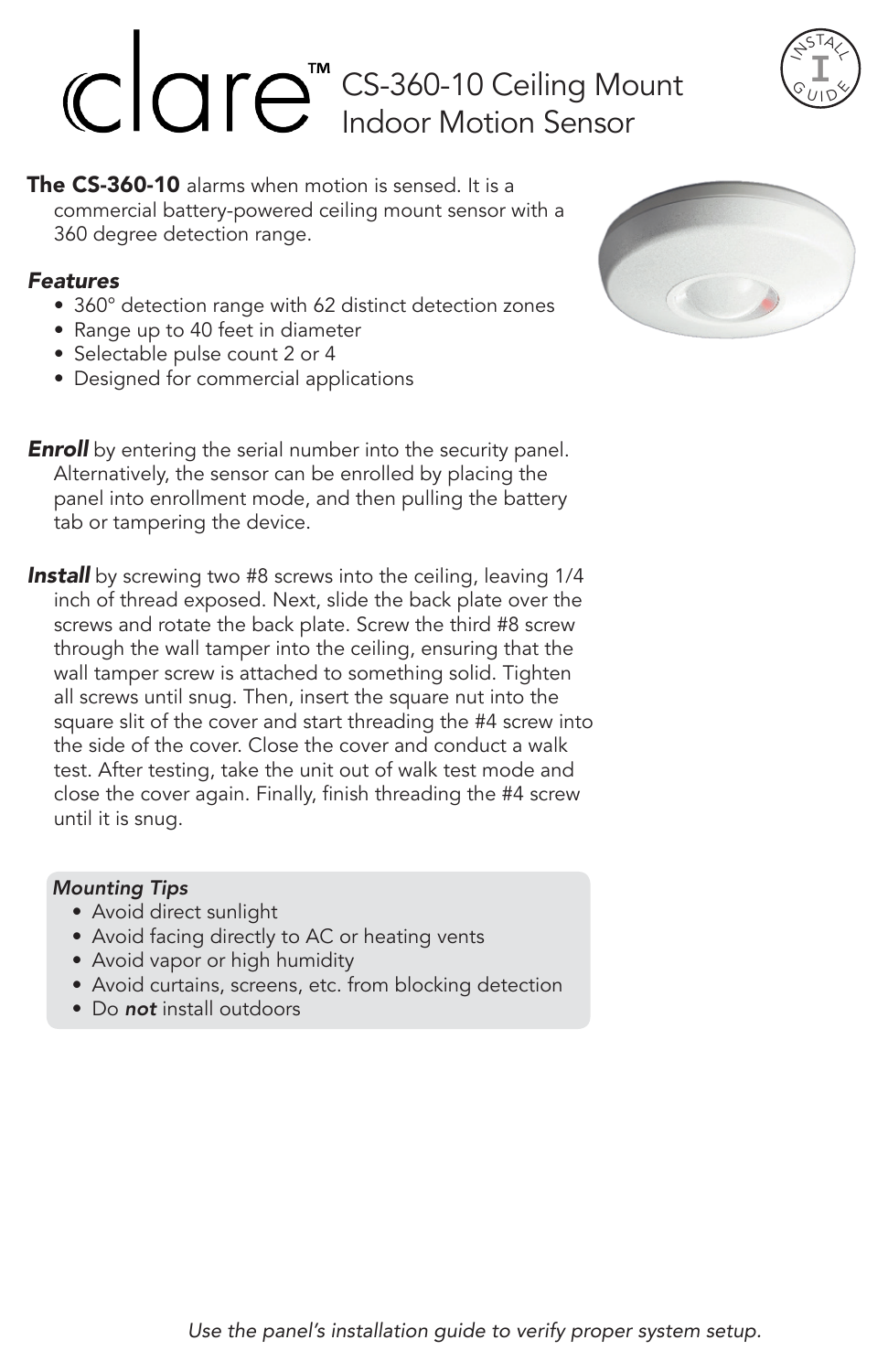## *Sensor Functions*

*Alarm LED* can be switched either "ON" or "OFF".

**Pulse Count** can be switched to either "2" or "4" pulse mode depending on the environmental conditions of the installation.

## *Pulse Count*

- Select "2" for normal applications.
- Select "4" for use in areas where there may be movement by small animals or other objects, such as fax machines or curtains.
- *Walk Test Jumper* puts sensor in *Walk Test Mode* when connected or *Normal Mode* when not connected. The LED will light up and an alarm will be sent whenever motion is detected if the unit is in Walk Test Mode. In Normal Mode, the unit will only send an alarm every 2 minutes, and the LED will only light up if the "LED ON" jumper is connected.







#### Wall Tamper Knockout Mounting Holes **Tamper Switch Battery Holder IFD on/off Selector Pulse Count Selector** Walk Test on/off Selector *Detection Range* **TOP VIEW**  $20(6)$  $12.5(4)$ MAX. Detection AREA  $6.5(2)$ Installation  $\overline{8}$  $10$  $12$ Height<br>ft (m)  $\overline{0}$  $(2.4)$  $(3)$  $(3.6)$ Detection 25 32 40  $6.5(2)$ Area<br>(Diameter)  $(8)$  $(10)$  $(12)$ ft (m)  $12.5(4)$  $-20(6)$ **SIDE VIEW** ft $(m)$  $8(2.4)$  $10(3)$ <br> $12(3.6)$ 20 (6) 12.5 (4) 6.5 (2)  $6.5(2)$  12.5 (4) 20 (6)  $\mathbf{0}$  $Dff(m)$

## *Mounting and Jumper Locations*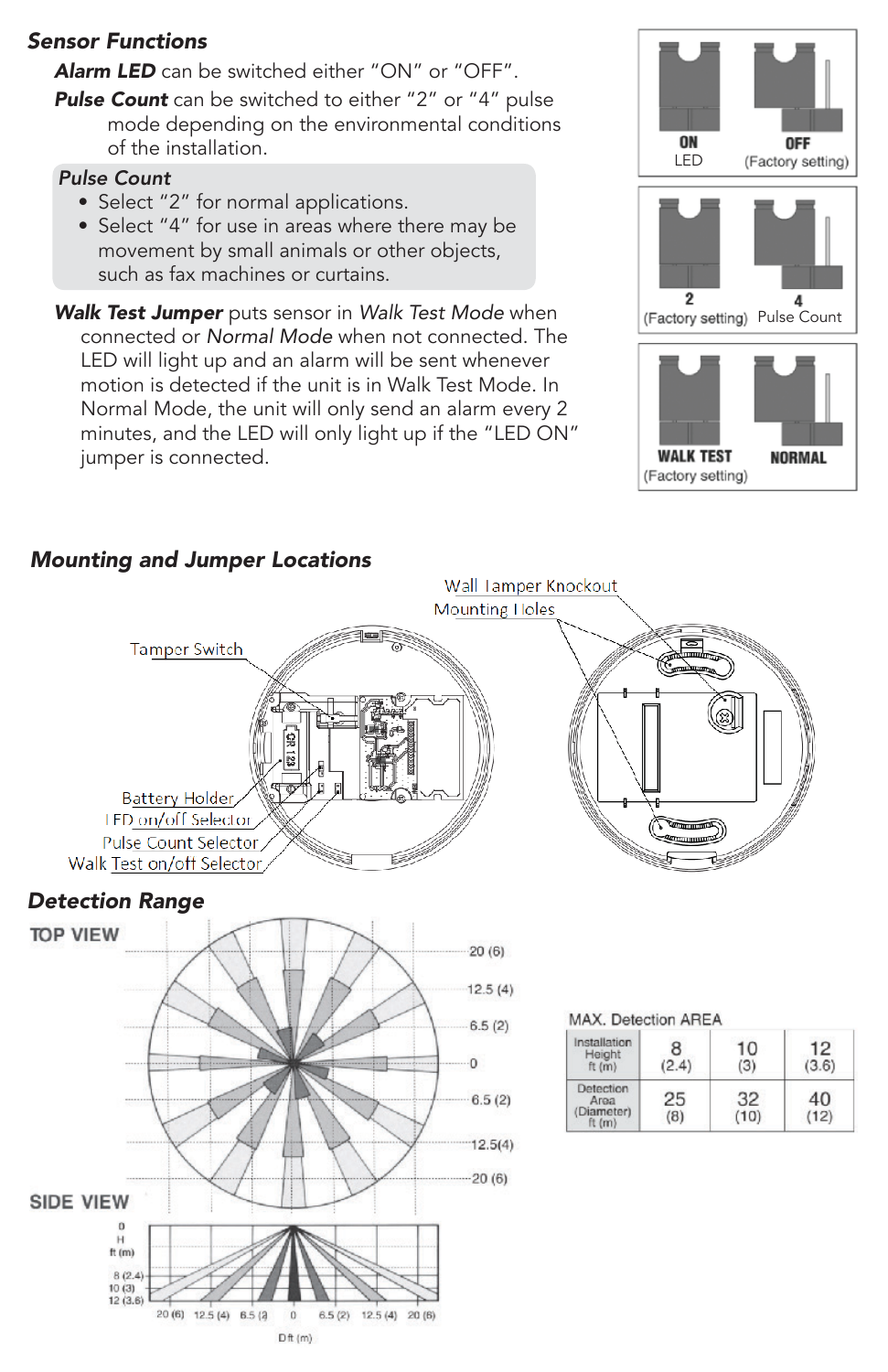# *Troubleshooting*

| Problem                                                                       | <b>Probable Cause</b>                                                                                      | Remedy                                                                                                                          |
|-------------------------------------------------------------------------------|------------------------------------------------------------------------------------------------------------|---------------------------------------------------------------------------------------------------------------------------------|
| Alarm is not activated<br>although someone is<br>walking in detection<br>area | Detection area is improper,<br>battery is dead, Walk Test<br>switch is OFF and 2 minute<br>delay is active | Conduct a walk test, change<br>the battery                                                                                      |
| Alarm is activated with<br>nobody in the area                                 | Moving object within<br>detection area, temperature<br>of object within area is<br>changing rapidly        | Remove the object from<br>the detection area, remove<br>the heat sources from the<br>detection area or relocate the<br>detector |
| LED does not light up<br>at the time of the walk<br>test                      | Walk test switch is OFF,<br>battery is dead                                                                | Turn the walk test switch ON,<br>change the battery                                                                             |
| LED does not light up<br>in normal operation                                  | LED switch is OFF, battery<br>is dead                                                                      | Turn LED switch ON, change<br>battery                                                                                           |

# *Pro Tips*

- **Save battery life** by taking unit out of walk test mode after completing walk test. There is no 2 minute delay when in walk test mode. Leaving in walk test mode will severely decrease battery life.
- *Light changes* will cause the sensor to trip. Ensure that the detector is not placed near windows.
- *Sudden temperature changes* will cause the sensor to trip. Ensure the motion detector is not placed near heating and cooling vents.
- *High humidity* environments can cause condensation of the detection lens. Ensure the motion detector is not installed in these kinds of environments.
- **Protective film** should be removed from the lens after installation.
- Sensor Specifications: The table below displays the functional frequencies of each compatible sensor.